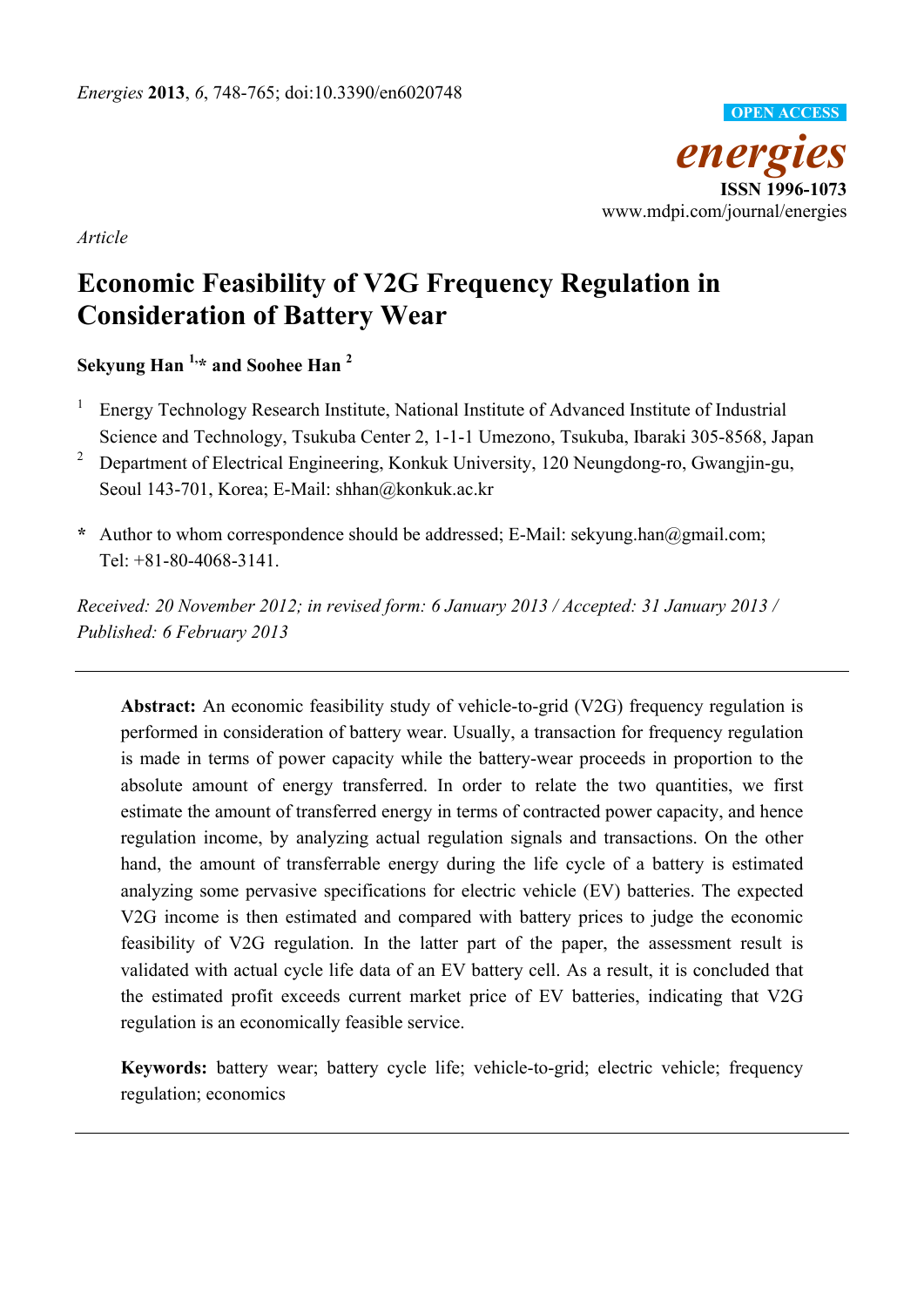#### **1. Introduction**

With the highly successful commercialization of the hybrid electric vehicle (HEV), the electrification of vehicles is being accelerated. At the same time, many researches are being carried out regarding the utilization of electric-vehicle (EV) batteries for the electric grid. In the early stages of vehicle electrification, demand-respond vehicle charging may help the electric grid shift the peak loads. As the number of plug-in electric vehicles increases, they can be exploited in a more active and elaborate way by supplying the electricity back to the grid. This kind of concept is referred to as vehicle-to-grid, or V2G, and was proposed for the first time by Kempton [1]. In [2,3], the authors derived the expected earnings of the V2G services for various power markets. They concluded that the V2G is unsuitable for base-load power and is only feasible for frequency regulation or spinning reserve markets [2–6]. For V2G energy arbitrage (by charging when cheap and discharging when expensive), Rahman *et al*. [7] estimated the V2G benefit as \$392 to \$561 per annum for an individual EV, which may lead to users' voluntary participation in the V2G. In their research, however, the battery aging and wear were not properly modeled in detail, and thus the effective feasibility in connection with the battery wear has always been controversial. Meanwhile, Peterson *et al*. have investigated the effective feasibility of the V2G service by considering the battery wear for the first time [7,8]. They estimated the annual net profits without the battery wear range from \$140 to \$250, while they range from \$10 to \$120 when the battery wear is taken into consideration. From these results, the profit alone did not appear to provide sufficient incentive to the vehicle owners. Very recently, a similar study was performed by Zhou *et al*. [9]. They modeled mathematically the factors that contribute to the cycle life of the battery based on experimental data, and applied their model to perform a simulation in the U.K. and China. The result showed that the V2G arbitrage is partially cost effective, depending on the operational environment.

Both studies try to assess the economic feasibility on the V2G utilizing specific experimental data that are subject to experiment conditions and battery types. The cycle life largely depends on the chemical structure of the battery, and thus the results cannot be generalized to a specific battery. Besides, those works merely focus on the V2G energy arbitrage. To the best of authors' knowledge, the economic feasibility of V2G frequency regulation in consideration of battery wear has not yet been studied.

In this paper, we assess the economics of the V2G frequency regulation through both analytic and experimental approaches. For the analytic method, we utilize a pervasive EV battery test procedure, which is provided by the consortium of three major U.S. automakers, or USABC. This manual specifies various operational goals, including the cycle life of the automotive batteries as well as the test procedures. In general, battery manufacturers consider these criteria as minimum requirements and commercial batteries are designed to show better performance than these requirements. Consequently, if the revenue is calculated based on the USABC requirements and turns out to be sufficient enough to make the V2G regulation as economically feasible, the result can be expanded to all commercial batteries. In the later part of the paper, we provide actual cycle life data in comparison with the analytic results proving the proposed theory.

The rest of the paper is organized as follows: we first investigate in Section 2 the typical frequency regulation signal and estimate the regulation income in terms of transferred energy followed by an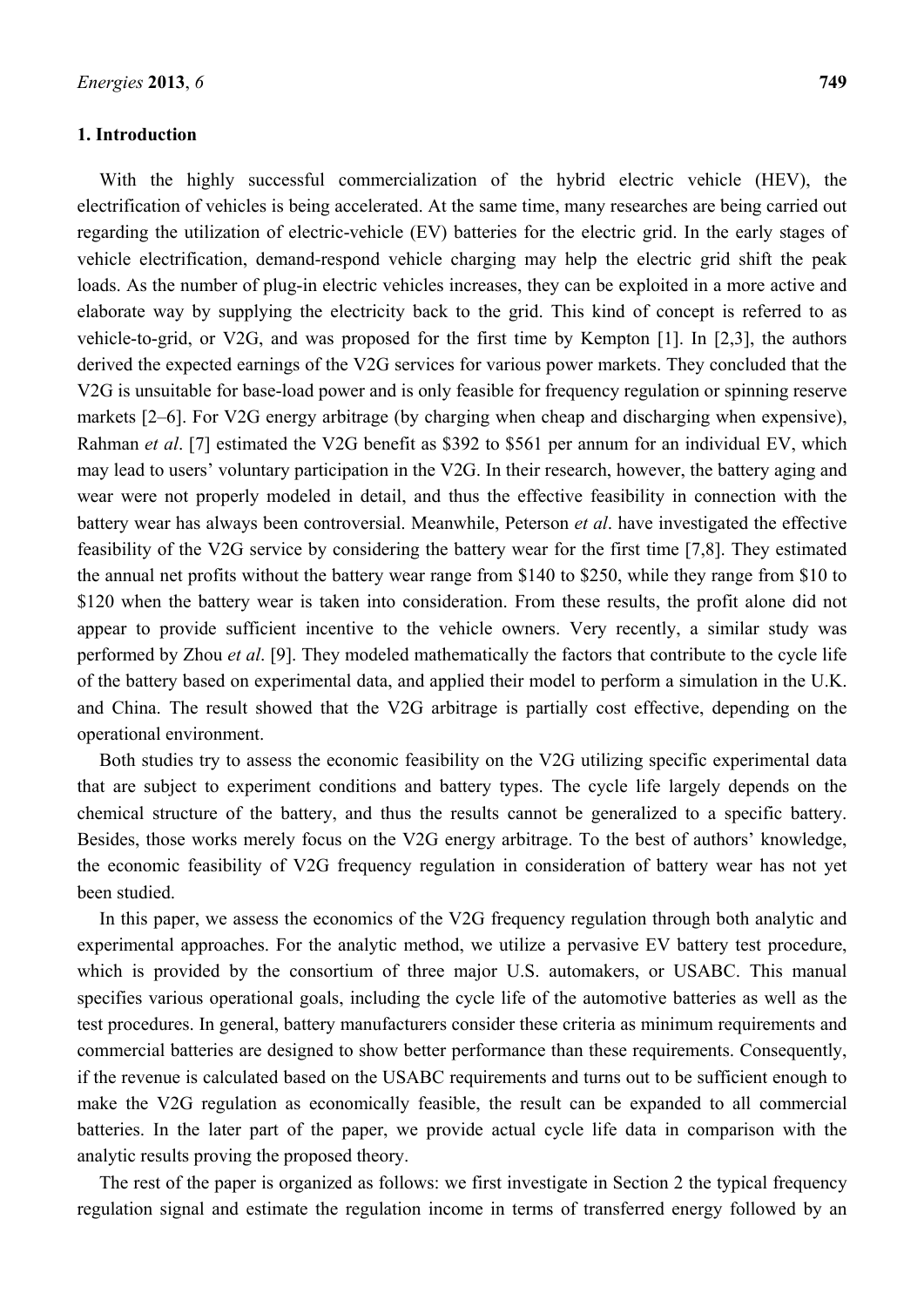overview with prior researches on the battery wear. In Section 3 the factor affecting battery wear are discussed. In Section 4, the transferable energy during the life cycle of a battery is calculated using the USABC requirements. Then, the expected V2G revenue can be calculated using the average regulation price per unit energy transfer estimated in Section 2. Finally, some experimental results with an actual battery are provided in Section 5.

### **2. Analysis on the Regulation Signals**

For conventional generators, down regulation can be performed only by decreasing the output from the nominal level. Therefore, a separated generation contract should be made between the generators and grid operator. On the other hand, a battery does not require nominal generation and performs the down regulation by actually absorbing the energy from the grid. Due to such a characteristic, the output power of the battery involved in the regulation fluctuates around the zero point. Consequently, as long as the regulation up and down are balanced, the sum of dispatched energy would be zero. However, the absolute amount of transferred energy, which has a direct relationship to the battery wear, varies depending on the size of the power fluctuation. This concept is illustrated in Figure 1. As in the upper side of the figure, the transferred energy for a generator performing the regulation around nominal generation power, say 75 MWh, is constant, regardless of the size of power fluctuation. On the other hand, the power fluctuation directly affects the amount of transferred energy for a battery as depicted in the lower side of the figure. Since the battery wear is directly related to the absolute amount of energy transferred, it is necessary to analyze the regulation signal that affects the output fluctuation of the battery.





In a traditional power market, regulation providers are paid for power capacity rather than the amount of dispatched energy [10–12]. The battery wear is, however, in a direct relationship to the absolute amount of transferred energy, and thus the regulation payment should be represented in the same manner to yield the net profit of the V2G regulation.

To this end, we first investigated the market price for the regulation capacity from the data provided by PJM [13,14] and estimated the average regulation market clearing price (RMCP) at around \$40 for providing one megawatt of the power capacity in an hour (MW-h). Note that the regulation provider is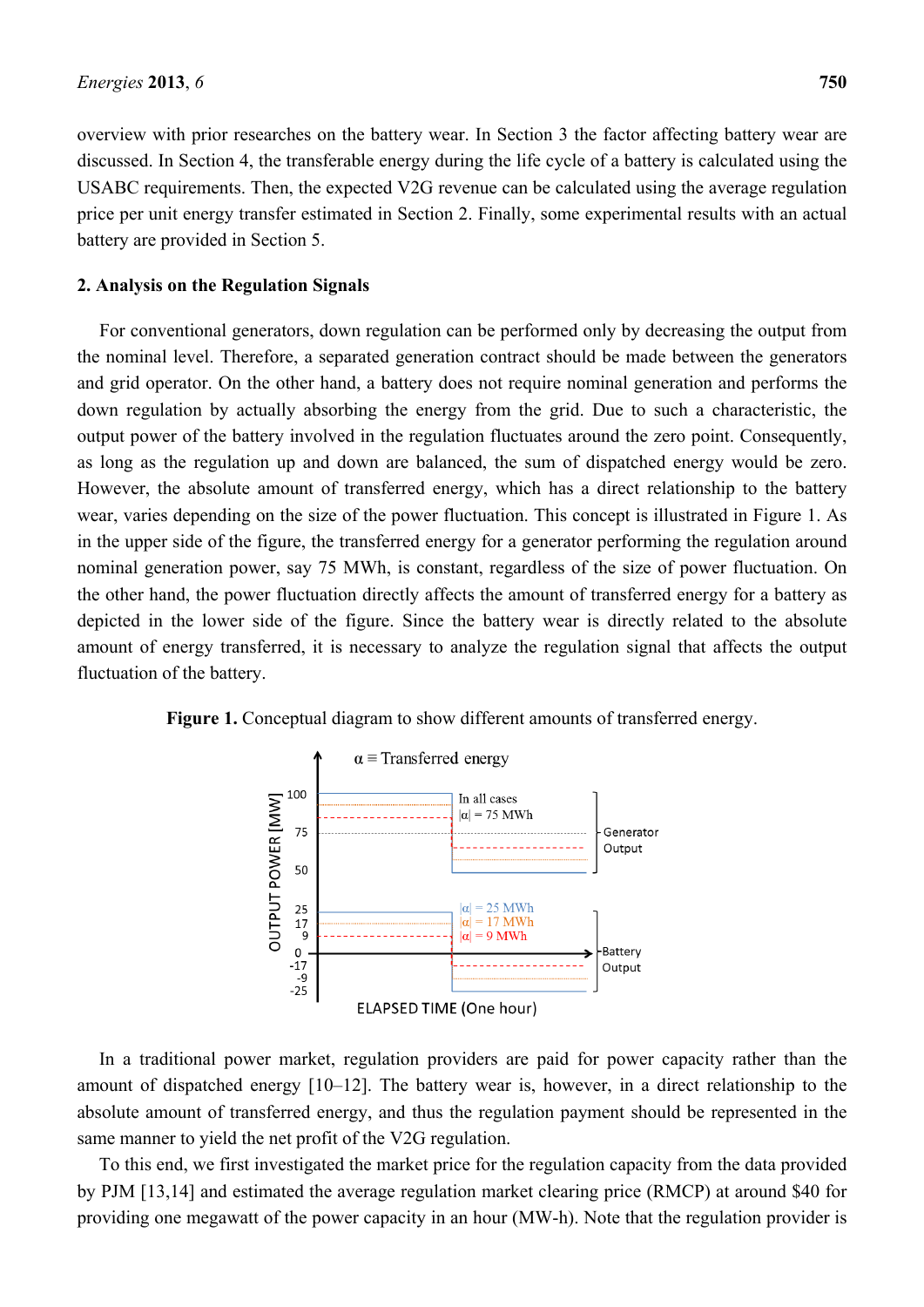paid for the readily available power and liable for adjusting the output within the contracted capacity. Therefore, the amount of actually dispatched power may not be the same as the contracted power capacity. To investigate the relationship between the contracted power capacity and the dispatch power, we investigated the regulation signal from PJM over a year in 2010 [15]. Figure 2 illustrates the distribution of dispatched power in terms of ratio to the contracted power capacity.



**Figure 2.** Distribution of dispatched power in 2010 from PJM.

The x-axis represents the ratio of dispatched power to the contracted (procured) power capacity, while the y-axis indicates the dispatch frequency in percentage. Apparently, the most frequent request is almost close to idle (less than 10% of the contracted power capacity) implying that the contracted generator (or a battery) would be operating at a much lower rate than the contracted power for a significant portion of the service time. Our calculation yielded that the dispatch power is just around 40% of the contracted power capacity. In practice, the regulation signals for the limited energy storage (LES) such as battery are designed be balanced between up and down to maintain the energy level. Thus, the dispatch power in each direction would be equally around 20% of the contracted power capacity. For example, a regulation unit contracted at 5 MW of the power capacity will be requested to dispatch around 1 MW on average. Recall that we are dealing with the transferred energy, not the dispatched energy. Although the net value of the dispatched energy will be zero for the battery storages, the transferred energy, which directly causes the battery wear, will be 1 MWh for each hour. Applying the average RMCP (\$40/MW-h), thus, the battery owner will be paid around \$200/hour and the battery wear will correspond to 1 MWh of the energy flow.

#### **3. Considerations on Battery Wear Parameters**

Generally, vehicle batteries are designed for a 10 year/150,000 mile vehicle service life and expected to have 80% of its rated amp-hour capacity at retirement [16]. From the technical point of view, battery wear proceeds as current (energy) flows through the battery. At the same time, there are many other actors affecting the wear directly and/or indirectly. In a battery aging model, those parameters vary depending on the modeling scheme. An analytic model based on chemical structure incorporates material level parameters while an empirical model is built with operational parameters. Since our assessment is based on the empirical method, we discuss several important parameters that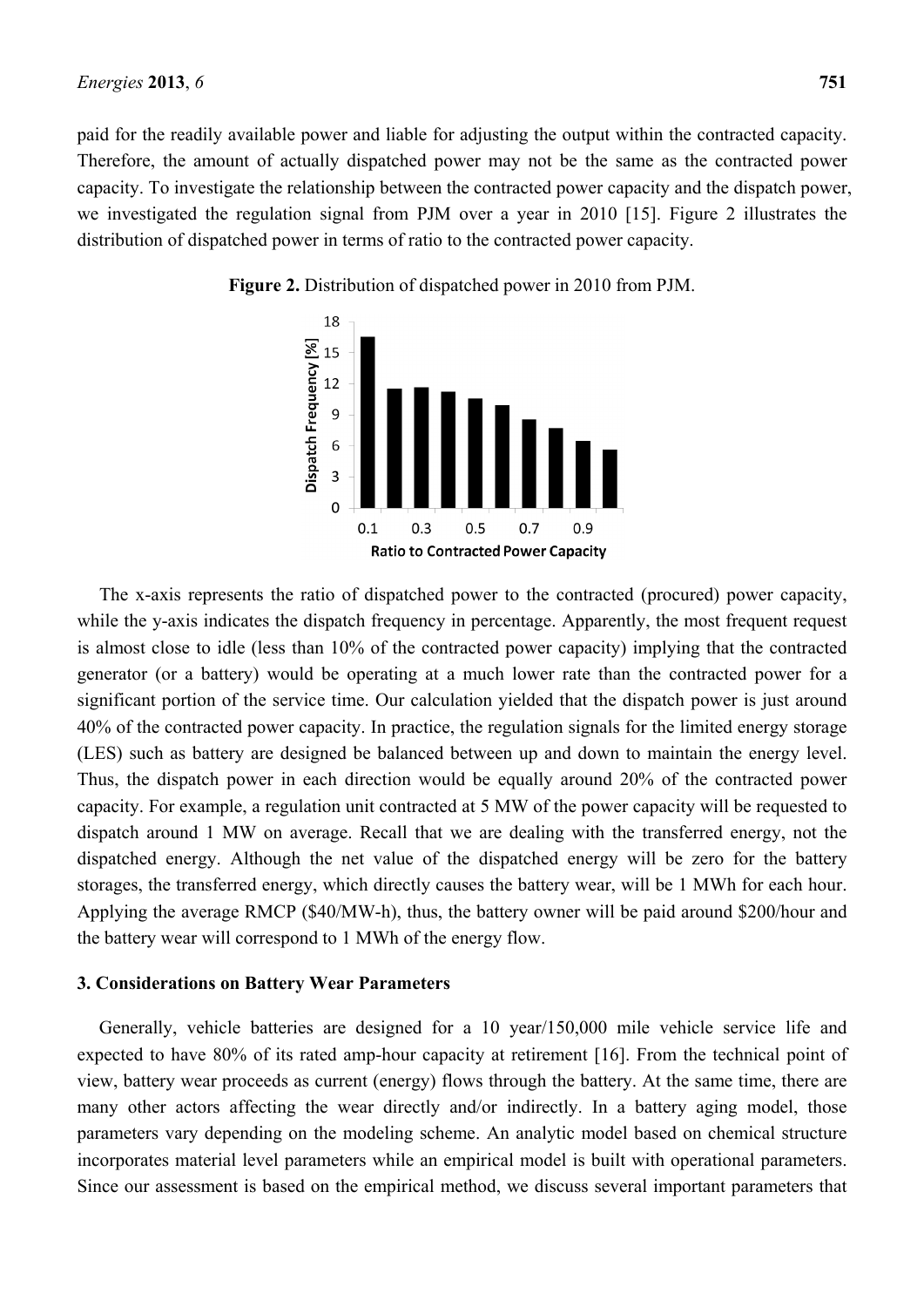affect the battery wear such as cell temperature, charge rate (power), and the depth-of-discharge (DOD) [9,17].

#### *3.1. Temperature and Charge Rate*

Temperature and charge rate have different impacts on the charging control applications. In many cases, the benefits of those applications are proportional to, and/or can be represented in terms of the amount of energy transferred through the battery. For instance, an energy-arbitrage application that stores the cheap electricity during the night time and utilizes it at the peaking hours yields profits exactly in proportion to the energy transferred through the battery. For this reason, a large portion of the battery wear due to the increased charge current is canceled since the energy amount, and hence the profit, increases as well. Although extremely high charge rates may accelerate the battery wear drastically, the actual current rate for the EV charging is limited to a few kilowatts due to the facility limitations. Considering that the battery size range around a few dozens of kilowatts-hour (kWh), the current rate would be less than 0.1–0.2 C [C-rate is a standard unit for battery charge and discharge, representing the ratio of the applied current (in Amp) to the rated capacity of battery (in Amph)]. As will be seen in Table 1 in Section 4.1, this rate is far less than the value used in our assessment. From the model proposed in [18], it can be also figured that the impact of charge rate is trivial below 1 C.

On the other hand, the variation of temperature has a direct impact on the battery wear while not affecting the amount of the energy flow. Nevertheless, as discussed previously, the charge current in the EV application is small, and hence causes only a negligible temperature variation. Under this circumstance, the ambient condition rules the cell temperature dominantly, which is not of our concern.

#### *3.2. Depth-of-Discharge*

It is well known that depth-of-discharge (DOD) has a strong relationship to the achievable cycle count (ACC). For example, the DOD-ACC data for a lithium-ion battery in [9] shows that the battery life sustains up to 4300 cycles at 10% DOD, while it drops down to 700 cycles at 100% DOD (full cycle). At a glance, the life cycle seems to vary hugely depending on DOD and to be prolonged when cycled at lower DOD. In fact, however, the actual cycle life is different from what it is seen. In practice, the cycle life of a battery should be evaluated by how much energy it can transfer (charge and discharge) during its whole life rather than the cycle count. To this end, we estimated the total transferrable energy during the life cycle of a battery with respect to DOD using Equation (1) and depicted the results along with the ACC curve in Figure 3:

Total Transferrable Energy(DOD)=
$$
2 \times ACC(DOD) \times DOD \times Battery Size
$$
 (1)

It is noted the transferrable energy increases while the ACC decreases, as the DOD deepens. This is because that although ACC itself decreases, the energy for a single cycle increases at a higher rate. The result leads to a meaningful fact that shallower cycle does not necessarily yield better cycle life. For our analysis, the more important fact is that the gap between the best and the worst cycle life performances is not as critical as seen in the ACC curve. The maximum transferrable energy is achieved when cycled at 100% DOD which is just around 50% larger than the minimum case.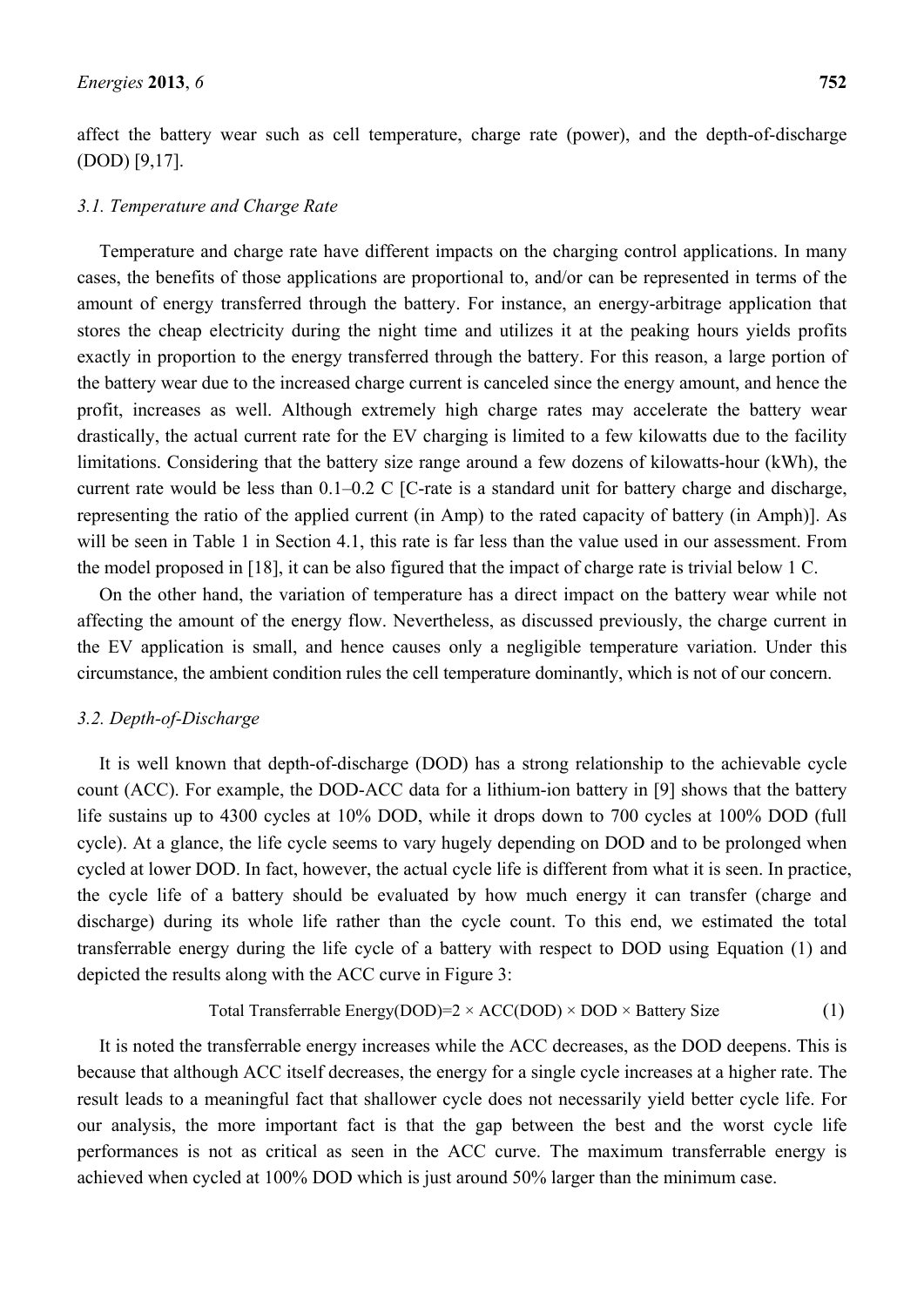



Along with the above result, we also calculated the probability of SOC deviation by the V2G regulation for a 16 kWh battery. The maximum power, and hence the bid power, is set to 3 kW considering a home charging scenario. The control period is ten seconds following a typical regulation signal interval. Assuming that the regulation signals come in a stochastic manner following the distribution in Figure 2 and are balanced between up and down, the probability of SOC deviation can be estimated using the random walk theory. The SOC deviation occurs as a result of uneven controls between the regulation up and down. Considering the average power is 20% of the contracted power capacity, which in this case is  $3 \text{ kW} \times 0.2 = 0.6 \text{ kW}$ , and the signal interval is 10 seconds, the average SOC deviation for each regulation signal yields around 0.01% [= 0.0016 kWh  $\sim$  = (3 kW  $\times$  0.2  $\times$ 10)/3600]. For the SOC to be deviated as much as 1%, thus, the amount of biased control should reach to 100 times. Putting all these together, the probability of SOC deviation can be calculated using following equation:

$$
\text{Probability}(\Delta \text{SOC} = x[\%] \text{ for } h \text{ hours}) = \frac{\begin{pmatrix} 360h \\ (360h + 100x)/2 \end{pmatrix}}{2^{360h}} \tag{2}
$$

From Equation (2), the probability of SOC deviating just 0.1% over an hour is calculated as 0.036, which is already very small. Moreover, the probability decreases exponentially for higher SOC deviation, as illustrated in Figure 4. Conversely, the SOC deviation tends to increase as the time span increases. Nevertheless, considering that the SOC is reset regularly between by plug-in and plug-out, the maximum deviation would be limited to a certain level. To validate this, we performed a simulation over 48 hours (two days) assuming the vehicle plugs in at 50% of the SOC and follows the same battery parameters mentioned previously. The resulting SOC trajectory is depicted in Figure 5. As expected, the SOC deviation remains within a very narrow SOC range and the maximum deviation does not exceed a few percent for each trial.

From above discussion, it can be concluded that V2G regulation causes a very small deviation in SOC. In practice, the major SOC deviation is controlled by an aggregator and only small deviation will be appended by regulation. Moreover, even in the worst case which is unlikely to happen, the effective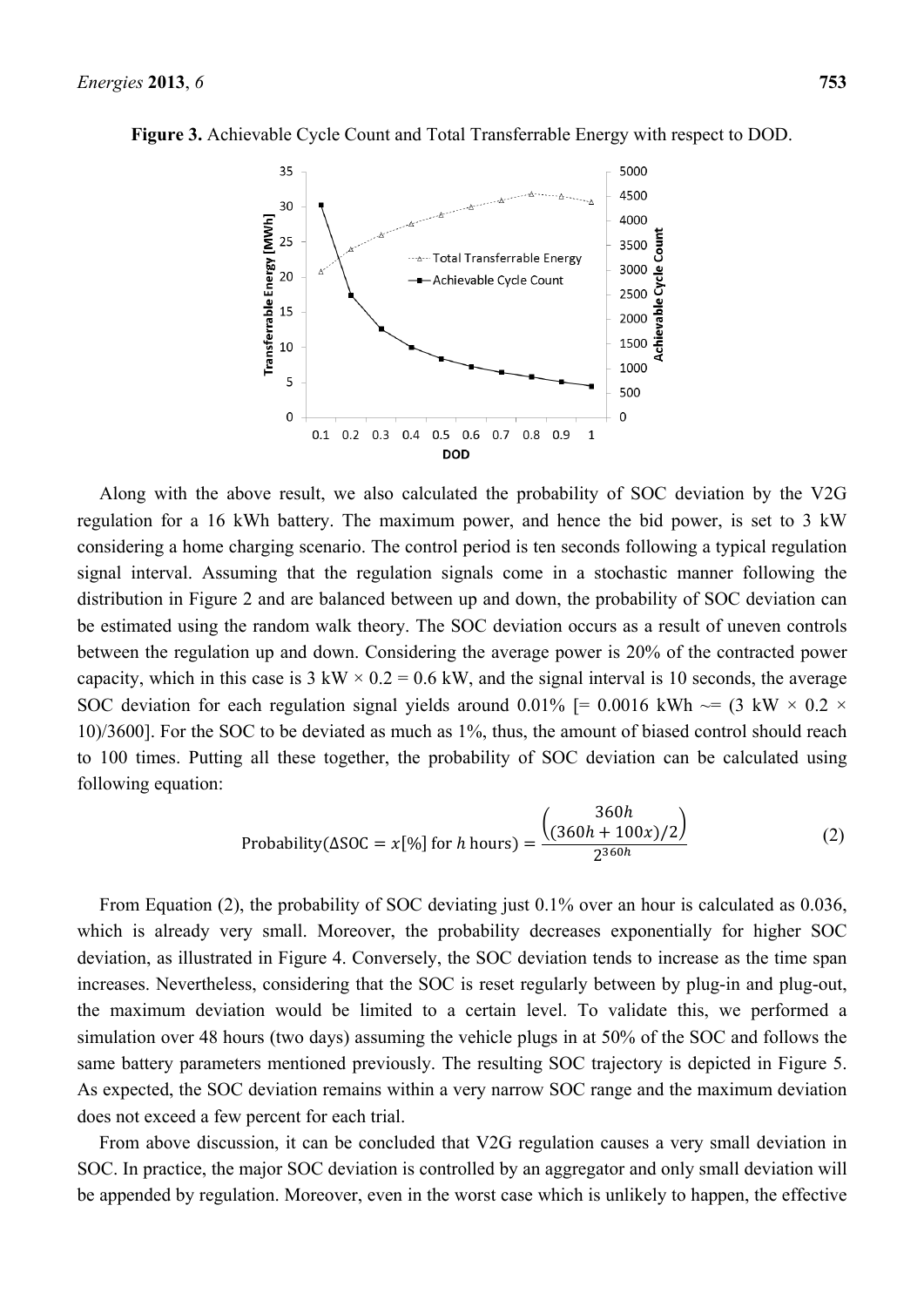difference of the cycle life is just around 50%. As a result, the impact of the DOD would be very small in performing the V2G regulation, and hence negligible.

**Figure 4.** Probability distribution of SOC deviation for an hour by V2G regulation.



**Figure 5.** Simulated SOC trajectory by V2G regulation.



**4. Economic Feasibility of V2G Frequency Regulation** 

In 1992, the United States Council for Automotive Research LLC (USCAR) was founded by three major U.S. automakers—Chrysler, Ford and General Motors—to strengthen the technology base of the U.S. auto industry through cooperative research and development. As an affiliated organization of the USCAR, a technical team called U.S. Advanced Battery Consortium (USABC) LLC has been set up to develop the electrochemical energy storage technology that can expedite commercialization of fuel cell, hybrid, and electric vehicles. USABC has set up several goals for each criterion of energy storage systems that include PHEV and EV [19]. These goals specify various criteria regarding the performance and the life of the energy storage systems. Among those criteria, we are interested in the cycle life of the battery for PHEV and EV that would be used for the typical V2G services. Although the requirements of USABC are not an enforced regulation, it is referred to in practice by the battery manufacturers since it is enacted by the consortium of major automakers and the United Stated Department of Energy (DOE) has issued a battery test procedure manual adopting these goals [20].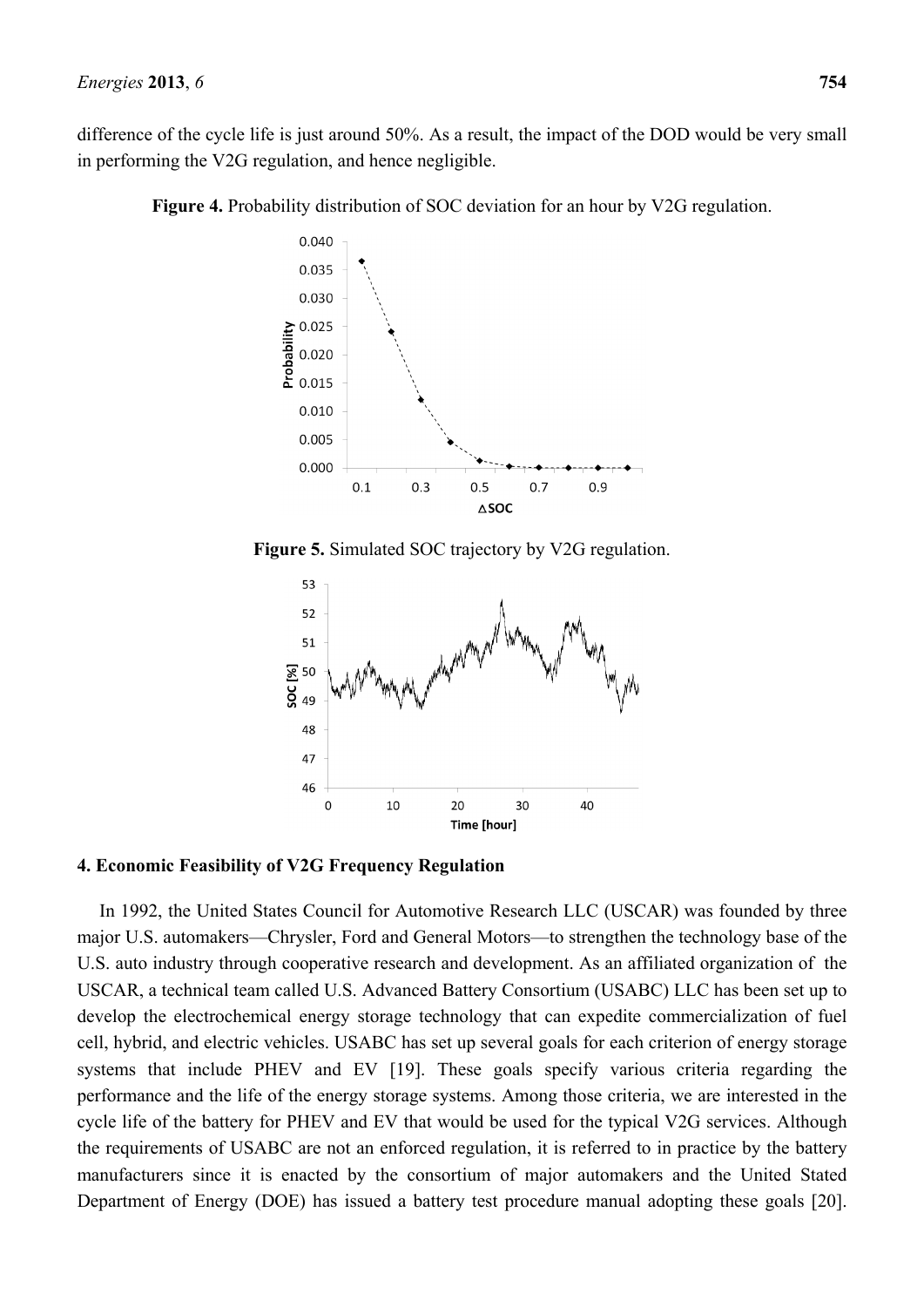More specifically, most battery manufacturers consider the USABC goals as the minimum requirements and set higher standards for their own batteries. Consequently, if the cost analysis based on these USABC criteria indicates that the expected V2G income can compensate the battery wear cost, it will be still valid with actual batteries. This will be further verified through the experiments with actual batteries in Section 5.

Our estimation method is as follows: firstly, the test pattern specified in the USABC test manual is analyzed and the amount of energy during a single cycle is calculated, which we will refer to as single cycle energy (SCE). It should be noted that the SCE is different from the net energy capacity of a battery. Since we are interested in the amount of the energy that causes the battery wear, all the fractions of energy transferred in and out during the cycle pattern are added together regardless of the direction. Then, the total amount of energy that a battery can transfer during its life cycle is calculated by multiplying the cycle life goal specified in the USABC requirements. We will refer this value as life cycle energy (LCE). Finally, the expected income of V2G frequency regulation is calculated by multiplying the unit price per energy estimated in Section 2.

It should be noted that while our estimation method assumes the battery is fully dedicated to the V2G service, an actual battery will be used mainly for driving purposes and the V2G will be rather incidental. Therefore, the estimated result itself does not represent a practical income of the V2G regulation. Rather, the result should be recognized as a measure for assessing the economics of the V2G regulation considering the wear cost, which, in this case, is the battery price.

### *4.1. Analysis of the USABC Test Profiles*

The USABC test manual describes two test profiles for two types of PHEVs. Unlike pure EVs, PHEVs are equipped with an internal combustion engine (ICE) so the vehicles can run on the hybrid mode in which a motor assists the ICE within a narrow SOC range after the SOC reaches a certain level. Thus, the USABC test manual provides two test procedures called a charge depleting (CD) cycle life test for the pure electric driving and a charge sustaining (CS) cycle life test for the hybrid driving. USABC also provides the cycle life targets for each test. Specifically, a PHEV battery should be able to run 300,000 cycles of a CS profile and 5000 cycles of full charge and discharge with a specific CD profile, simultaneously.

These test sets are separately prepared for two different types of PHEV batteries, which are referred to as the minimum PHEV and the maximum PHEV, respectively. The minimum PHEV battery is destined for the high power while the maximum PHEV battery aims for longer distance. Regarding the CS cycle life test, the same profile is commonly used for both types of the batteries. This profile transfers 50 Wh in and out of the device for 90 s, respectively, hence yielding 100 Wh of the SCE for a single CS cycle. Considering the cycle life target is 300,000 cycles, the total amount of energy that can be transferred with the CS profile during the life cycle of the battery is 30,000,000 Wh or 30 MWh  $[=(50 \text{ Wh} + 50 \text{ Wh}) \times 300,000 \text{ cycles}]$  (Appendix 1.1). On the other hand, the CD cycle life test is defined separately for each of the minimum and maximum PHEV batteries. In both cases, the cycle life target is 5000 cycles of full discharge and charge at maximum allowable DOD, which is usually 80% of the battery capacity. To be specific, the discharge phase for a minimum PHEV battery consists of five cycles of a CD profile. Since the CD profile is designed to represent not only the motor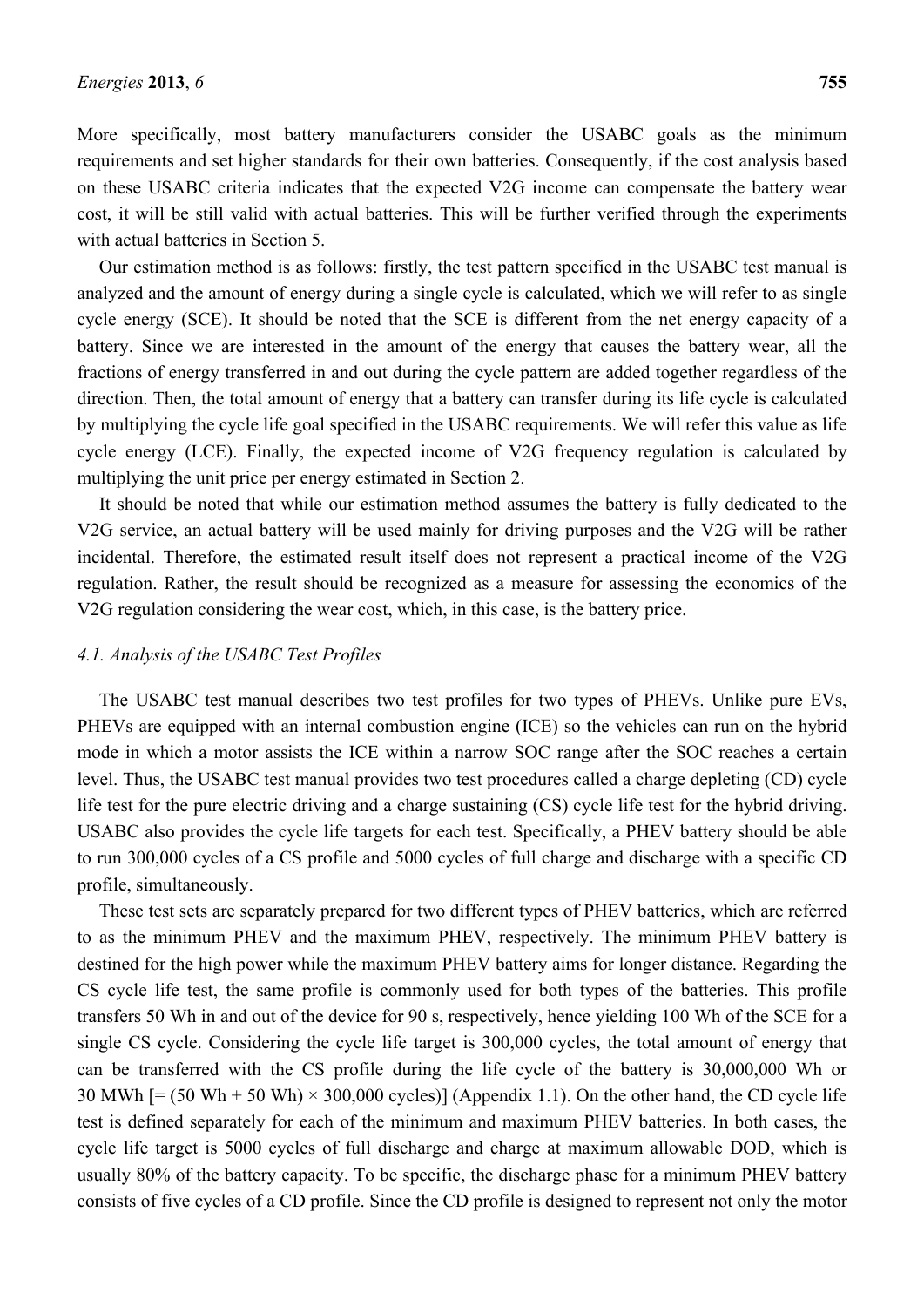driving but also the regeneration, both of the charge and discharge phases are included. From the analysis of each fraction of the CD profile, we could estimate that a single CD cycle for the minimum PHEV causes the battery to be charged 142 Wh and to be discharged 687 Wh, respectively. Consequently, the net energy deviation would be 2725 Wh  $[=(687 \text{ Wh} - 142 \text{ Wh}) \times 5 \text{ times}]$  and the absolute amount of the transferred energy through the device yields 4145 Wh  $[= (687 \text{ Wh} + 142 \text{ Wh}) \times 5$  times] during a single discharge phase. On the other hand, the charging cycle will have a monotonic curve since it occurs only when the vehicle is plugged in. Therefore, both of the net deviation and the absolute amount are identical as 2725 Wh for the charging phase. As a result, SCE of the CD cycle life test for the minimum PHEV battery is computed to be  $6870$  Wh (= 4145 Wh + 2725 Wh). In addition, the transferrable energy during the life cycle of the battery can be calculated to be 34 MWh by multiplying the cycle life target, 5000 cycles ( $\approx 6870$  Wh  $\times$  5000 cycles) (Appendix 1.2). The quantities discussed above are illustrated in Figure 6.



**Figure 6.** A single full cycle at 80% DOD with the CD profile for a minimum PHEV battery.

Since the USABC explicitly specifies that a PHEV battery should meet both of the CS and CD cycle life tests simultaneously, the LCE of a battery is the sum of the transferrable energy of CS and CD cycle life tests, which is 64 MWh  $(= 30 \text{ MWh} + 34 \text{ MWh})$  for a minimum PHEV battery.

In a similar way, we estimated the CD profile for the maximum PHEV battery at 116 MWh (Appendix 2.2). The specification of the CS cycle life test is the same as with the minimum PHEV battery, and thus the LCE of the maximum PHEV battery is computed to be 146 MWh  $(= 30 \text{ MWh} +$ 116 MWh).

For EV, USABC only specifies a charge depleting goal of 1000 cycles due to the lack of hybrid driving. Unlike for PHEVs, no specific test profile is provided, and thus we employed a 1372-second test profile called Federal Urban Driving Schedule (FUDS) for the assessment [21]. According to this procedure, the FUDS regime is applied to the DOD of 80% or until other manufacturer-specified constraints have been reached. In the latest USABC goals for EV, the target battery size is specified as 40 kWh. Therefore, the effective energy capacity of the EV battery can be considered as 32 kWh at 80% DOD. From the analysis of the FUDS profile, we estimated that the charging and discharging occur 23.2% and 123% of the net available energy, respectively. In other words, while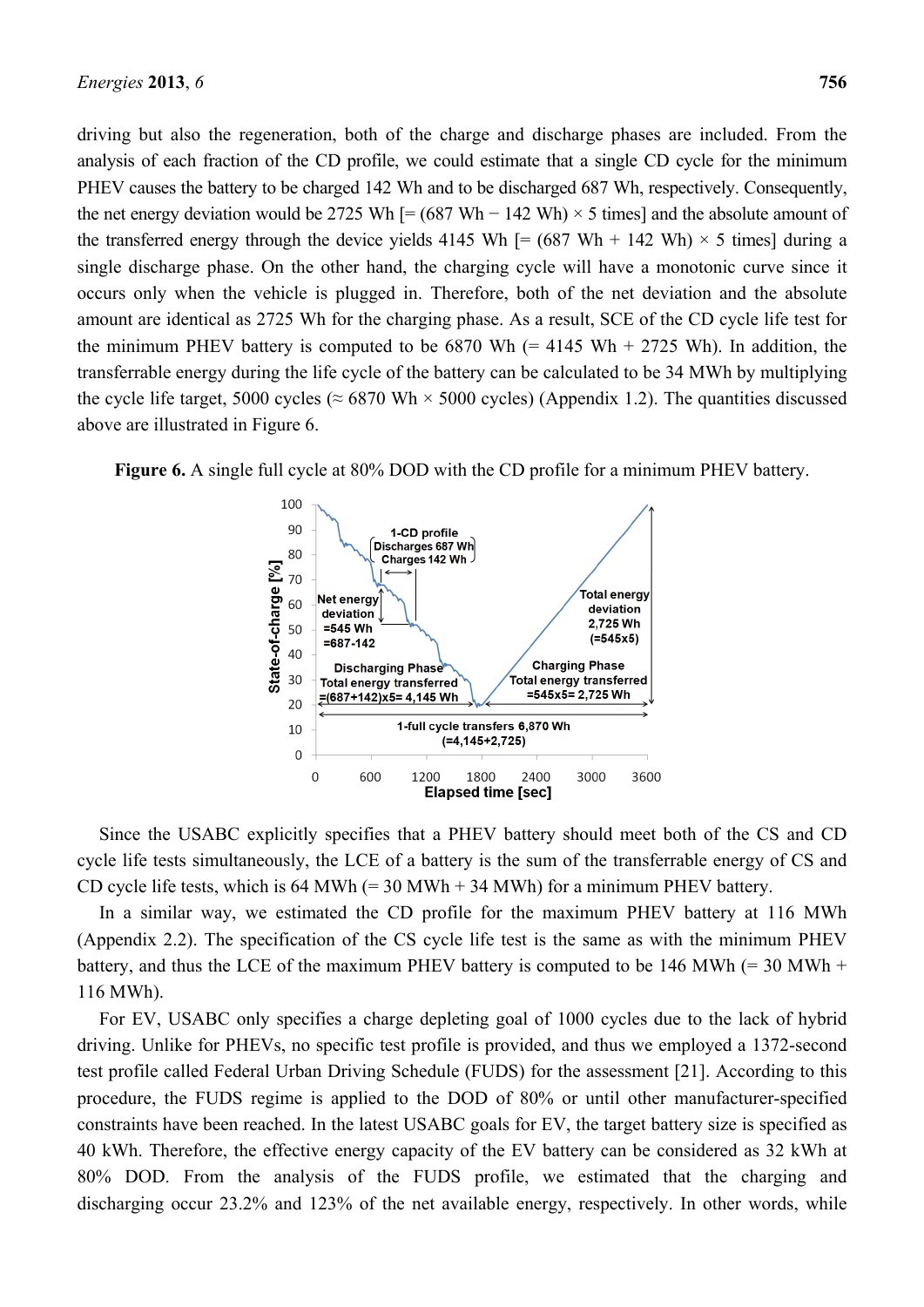an EV battery is depleting 32 kWh, which is the effective energy capacity, the battery transfers in 7.4 kWh (= 23.2% of 32 kWh) and out 39.4 kWh (123% of 32 kWh), respectively. Then, as in the PHEV case, the battery is monotonically charged back to the full capacity assuming the plug-in charging environment. Consequently, the SCE of an EV battery with the FUDS profile yields 79 kWh  $[= 32$  kWh  $\times$  (1.23 + 0.232) + 32 kWh] and the LCE of the battery yields around 79 MWh  $(= 79 \text{ kWh} \times 1000 \text{ cycles})$  (Appendix 3).

From the cycle pattern, we also estimated some other important parameters related to the cycle life of the battery such as power/energy ratio (C-rate) and effective energy capacity of the batteries for the USABC test profiles. The quantities obtained above are summarized in Table 1.

| <b>Parameters</b>               | <b>Minimum PHEV</b> | <b>Maximum PHEV</b> | EV                  |
|---------------------------------|---------------------|---------------------|---------------------|
| CD cycle life target/           | 5000/34             |                     | 1000/79             |
| Transferrable Energy(MWh)       |                     | 5000/116            |                     |
| CS cycle life target/           |                     |                     | <b>NA</b>           |
| Transferrable Energy(MWh)       | 300,000/30          | 300,000/30          |                     |
| $LCE$ (MWh)                     | 64                  | 146                 | 79                  |
| Effective energy capacity (kWh) | 2.7                 | 9.3                 | 32                  |
| Average C-rate for CS profile   | 1.25                | 0.37                | NA                  |
| Average C-rate for CD profile   | 2.43                | 0.61                | $1.48$ <sup>*</sup> |

**Table 1.** USABC goals and Parameters for PHEV and EV.

**\*** Assumed 120 kW and 60 kW for discharge and charge, respectively.

If a battery is fully utilized for the V2G regulation service, the LCE in Table 1 can be directly mapped into the V2G income utilizing the result in Section 2. Then, the economics of the V2G can be judged by comparing the estimated V2G income with the battery prices.

Note that the LCE of EV battery is estimated only with full cycling (CD mode), while that of PHEV is estimated considering both of the CD and CS cycles. In practice, battery wear is far more accelerated with deep cycles than shallow cycles when same amount of energy is transferred [16]. Consequently, it can be inferred that the CD cycle will expedite the degradation of the battery much faster than the CS cycle due to its deep cycling characteristic. In addition, the average C-rate of the CD profile is almost twice larger than that of the CS profile, as depicted in Table 1. Therefore, the battery wear caused by the CS cycle would be less significant.

The significance of the deep cycling can be also inferred from the fact that CS cycle is commonly applied regardless of the battery size, while the CD profiles are prepared separately for each battery size. In an actual V2G frequency regulation, the cycling depth of each PHEV battery can be manipulated to a certain level due to the flexibility of distributing the regulation signal by an aggregator [5,14]. Thus, if an aggregator is designed to minimize the cycling depth of each vehicle battery, the cycle life of the battery can be extended hence enhancing the effective V2G income.

#### *4.2. V2G Economics Considering the Battery Price*

Once the LCE is estimated, the expected V2G income can be calculated by multiplying the unit income per MWh derived in Section 2. For example, a battery for the minimum PHEV may earn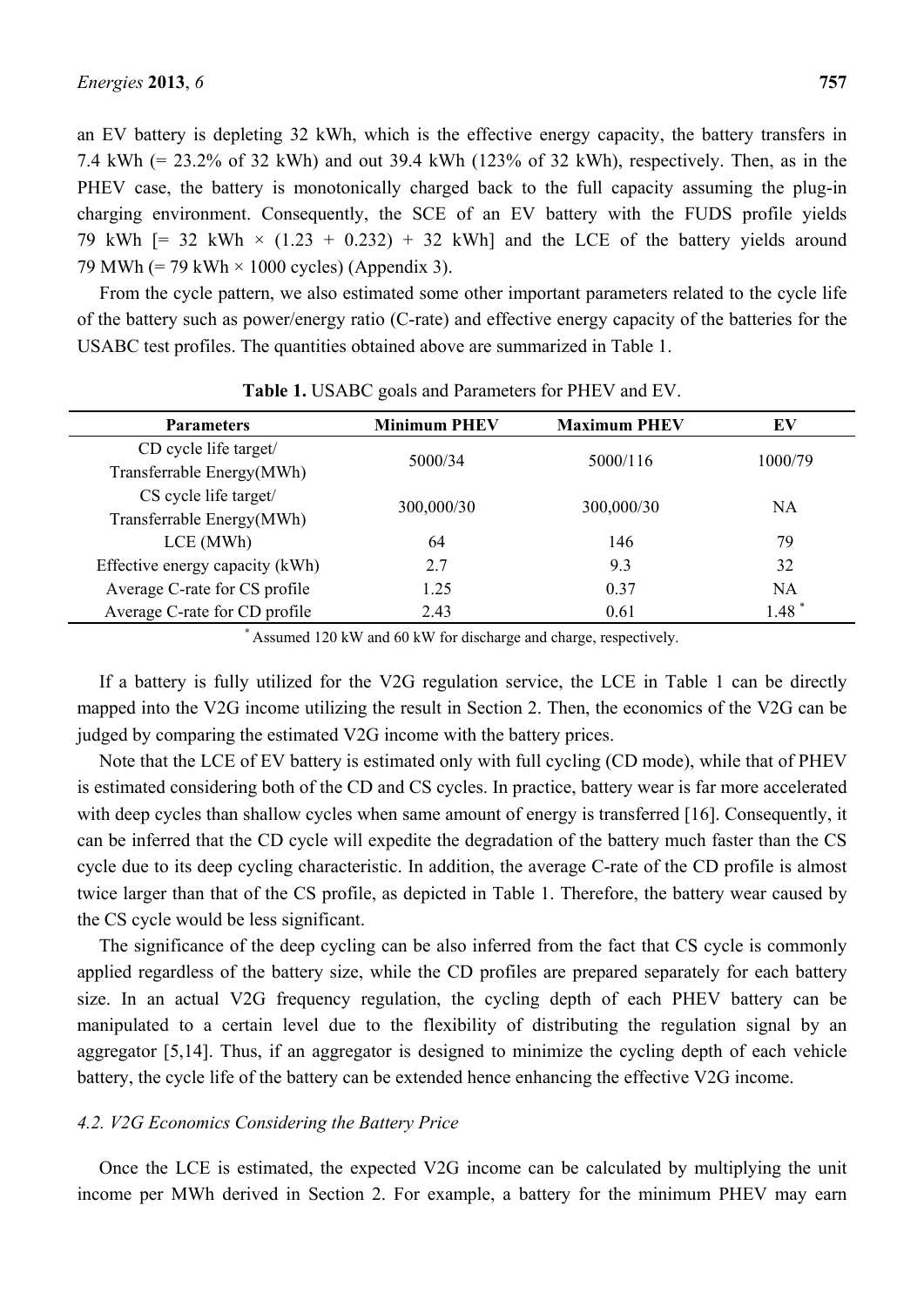\$12,800 since the LCE is computed to be 64 MWh and the average V2G income per MWh is computed to be \$200 (Appendix A1). Likewise, the expected V2G income for maximum PHEV and EV would be \$29,200 and \$15,800, respectively (Appendix A2 and A3).

Since the V2G income is estimated regarding the full utilization of the battery, the estimated incomes should, at least, exceed the battery price to ensure the economic feasibility. EV and PHEV markets are in its initial stage and not many vehicles are commercialized yet. Accordingly, the current market price is comparably high. For example, Advanced Automotive Batteries has announced the battery price for very high volumes as \$300 to \$500/kWh [22]. Better Place, the company currently building car-charging and battery-swapping networks in Israel and Denmark, announced that they purchased batteries for EV at \$400/kWh for delivery in early 2012 [23]. Consequently, the current market price of 40 kWh battery would be around \$12,000~\$20,000. On the other hand, the unit price for a PHEV battery is nearly double the EV battery price. The U.S. Department of Energy and Ford officially announced the current price as \$1,000/kWh in 2009 [24,25]. Since the net energy capacity for the minimum and maximum PHEV were computed to be 2.7 kWh and 9.3 kWh, respectively, assuming 80% of the allowable DOD, the actual battery capacities would be 3.4 kWh and 11.6 kWh, respectively. As a result, the minimum PHEV battery would cost around \$3,400 while the maximum PHEV would cost around \$11,600. In practice, the actual battery pack would be a bit more expensive than these prices due to the bundled system equipment such as the battery management system. Nevertheless, the biggest portion of the price is from the cell cost, and thus for convenience we will consider only the cell price.

The primary goal of an EV battery is set to \$150/kWh for 25,000 units per year at 40 kWh by USABC, while the ultimate goal is set to \$100/kWh [26]. Thus, the system price for the 40 kWh EV battery would be around \$4,000~\$6,000 plus the system bundles such as the battery management system. On the other hand, the goal prices for PHEV are described directly in terms of the system price as \$1,700 and \$3,400 for the minimum and maximum PHEVs, respectively [19]. Using the estimated battery capacities, we can show that the unit price will be around  $$500 (= $1,700/3.4 \text{ kWh})$  and  $$293$  (=  $$3,400/11.6$  kWh) for the minimum and maximum PHEVs, respectively. These prices are comparably more expensive than that of the EV battery because the cells of the EV batteries are built with larger capacity and a less manufacturing cost per unit kWh.

The computed V2G incomes and prices obtained above are summarized in Table 2 for comparison. For PHEVs, the estimated V2G incomes exceed the goal prices and even the current prices of the batteries. The V2G income of the EV, however, places in the middle range of the current battery price. This is because no CS cycle is considered in estimating the LCE of the EV battery. If the portion of CS cycle is considered as in the PHEV batteries, the V2G income for EV would be much higher.

V2G incomes in this result are calculated assuming the average regulation price as \$40/kWh from the investigation in Section 2. Although the market price has been surveyed over a sufficient interval, the price may vary depending on the area and the period of investigation time. To illustrate the effect, we also calculated the break-even regulation price which covers the battery cost exactly. For example, the minimum PHEV battery can provide the V2G regulation in an economically feasible manner as long as the regulation price holds above \$10.6/kWh.

As a result, all types of batteries seem to be able to provide sufficient incentive to the vehicle owners with the V2G frequency regulation. Of course, there would be extra cost to facilitate the V2G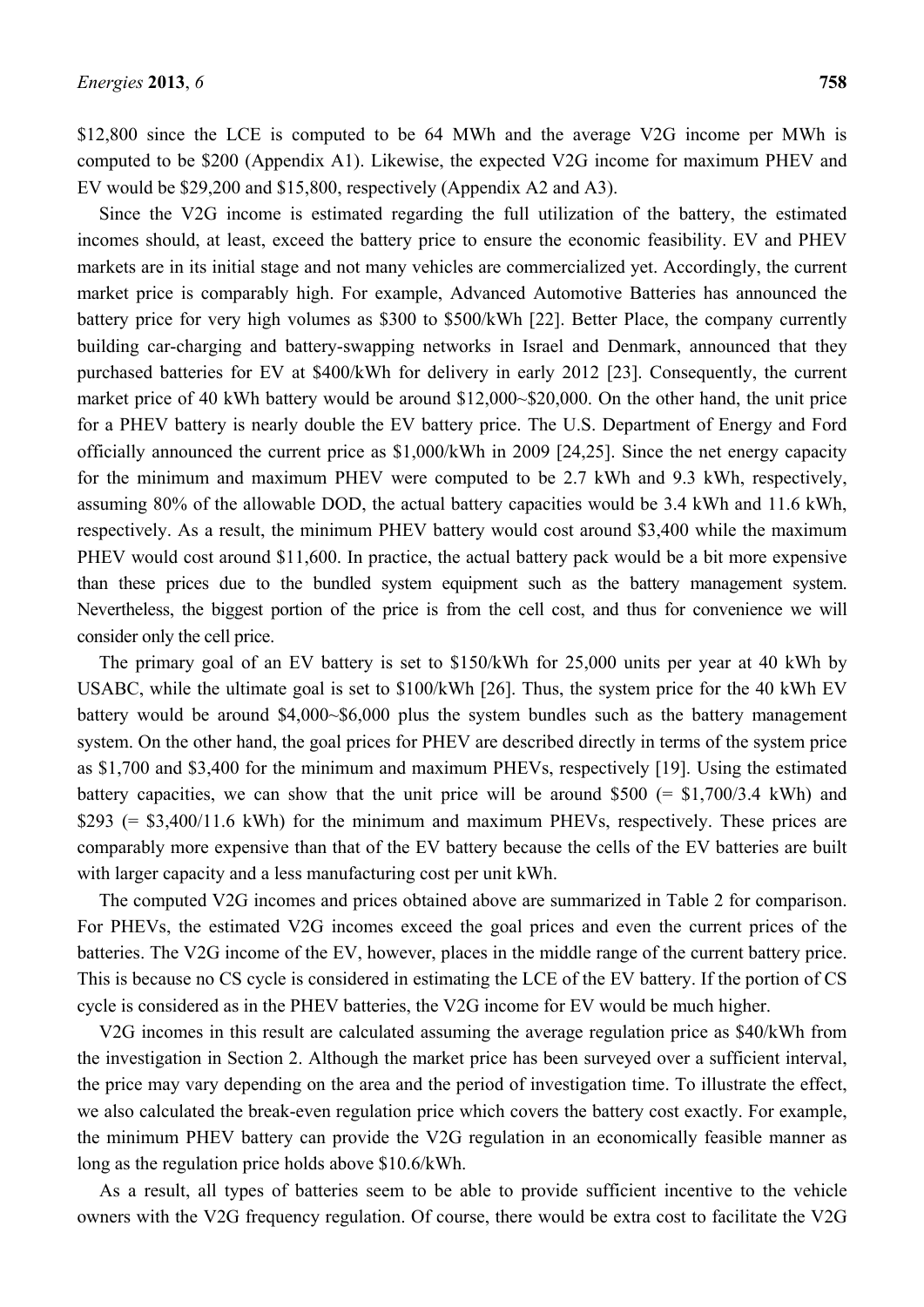service, for example, communication infrastructure. Those costs, however, would be accounted only at the initial investigation and the aggregation fee would be just a small portion of the profits. Therefore, as long as the income can provide sufficient profits after deducting the battery wear cost, V2G frequency regulation is highly likely to be economically feasible.

| Title                                 | Min. PHEV | <b>Max. PHEV</b> | EV                  |
|---------------------------------------|-----------|------------------|---------------------|
| Battery Size (kWh)                    | 3.4       | 11.6             | 40                  |
| Current Price $(\$)$                  | 3400      | 11,600           | 12,000~20,000       |
| Goal Price (\$)                       | 1700      | 3400             | $4000 - 6000$       |
| V2G Income $(\$)$                     | 12,800    | 29,200           | 15,800 <sup>*</sup> |
| Break-Even Regulation Price (\$/kW-h) | 10.6      | 2.5              | 40                  |

**Table 2.** Estimated Income of V2G regulation in comparison with battery prices.

**\*** The income for EV is only based on the deep cycling.

#### **5. Experiment with a Real Battery: A Case Study**

In this section, we provide experimental data to reinforce the results obtained in Section 4. As discussed earlier, the USABC requirements are specified in a general manner and those targets are usually considered as minimal criteria among the manufacturers. For verification, we performed several experiments with actual PHEV and EV cells from SK Innovation as specified in the USABC test manual. The experiment was performed with a pouch type 15 Ah lithium polymer cell with the cathode material of manganese spinel ( $LiMn<sub>2</sub>O<sub>4</sub>$ ). This cell is mainly used for a PHEV battery of more than 10 kWh. The first experiment was performed by following the CD cycle life test of the maximum PHEV as specified in the USABC manual. The cell was cycled at 80% DOD and the reference performance test (RPT) was periodically conducted every 500 cycles to obtain the capacity retention. This result is depicted with extrapolation from the data available in Figure 7. As described in Table 1, the USABC's cycle life target for CD test is set to be 5000. Unfortunately, our experiment could only run up to 4500 cycles due to the problem of availability of experiment facilities. Nonetheless, the capacity retention after 4,500 cycles is still far above the end-of-life (EOL) criterion, 80% of the original capacity. Moreover, the decrease of the capacity retention shows a definite trend where the extrapolated EOL can be computed as 8000. Apparently, this result is much better than the USABC cycle life target.

After the CD cycle life test, the CS cycle life test was performed with the same cell where the RPT was conducted every 30,000 CS cycles. This experiment also failed to last until the designated EOL due to the lack of the test facility. The capacity retentions obtained for more than one-third of the original CS cycle life target can be seen as in Figure 8. The capacity retention is still 97% at the end of the experiment and the extrapolated EOL is estimated at around 800,000 cycles, which is more than 2.5 times of the USABC target, 300,000 cycles.

As expected, the experiment results show far better performance than the USABC goals, and thus the actual V2G income will be enhanced than the estimated values in Section 4. Specifically, the incomes for minimum and maximum PHEVs with the tested cell would be \$27,000 and \$53,400, respectively (Appendix A4), and the results are organized in Table 3.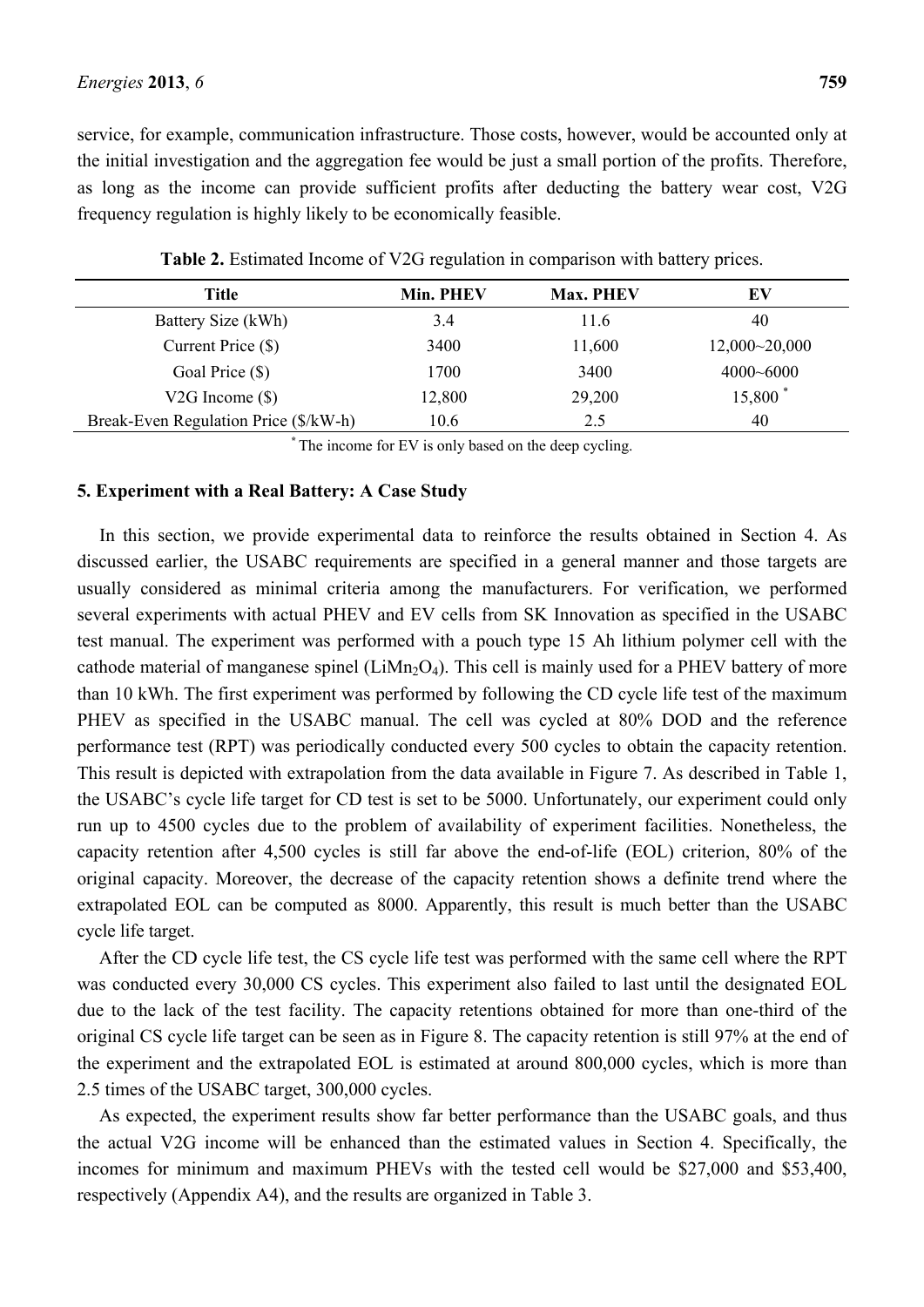Figure 7. An actual experiment result for the CD cycles with SK Innovation's commercialized 15 Ah PHEV cell. The dashed line indicates extrapolated cycle count at the end-of-life of the battery.



**Figure 8.** An actual experiment result for the CS cycles with SK Innovation's commercialized 15 Ah PHEV cell. The dashed line indicates extrapolated cycle count at the end-of-life of the battery.



A similar test was performed with SK Innovation's 25 Ah EV cell. As with PHEV cells, this cell is also a lithium polymer pouch type but is mainly used for EVs with bigger than 40 kWh battery packs. The experiment could extend until the actual EOL, 80% retention of the original capacity, is reached. The experimental result is depicted in Figure 9. At 1000 cycles, which is the original cycle life target of USABC, the capacity retention is still above the designated EOL and the actual EOL is reached after 3000 cycles. Consequently, the V2G income with this cell would be around \$47,400, which is more than twice of the current battery price.

The updated V2G incomes with the actual test results are illustrated in Table 3 along with previous results for comparison. The break-even prices for the tested cell are illustrated as well. In any case, estimated V2G incomes are far above the current battery prices. Especially, the smaller the size of the battery is, the better the profit is. It is because the same cycle life target is applied for the CS test and the portion of income from the shallow cycles gets bigger for small size batteries. In other words, the V2G income can vary depending on the cycle profiles. Nevertheless, the result of our work is still trustworthy since actual V2G profiles can be manipulated using these profiles by an aggregator as discussed in Section 4.1. In some sense, the actual income can be even better than the estimated ones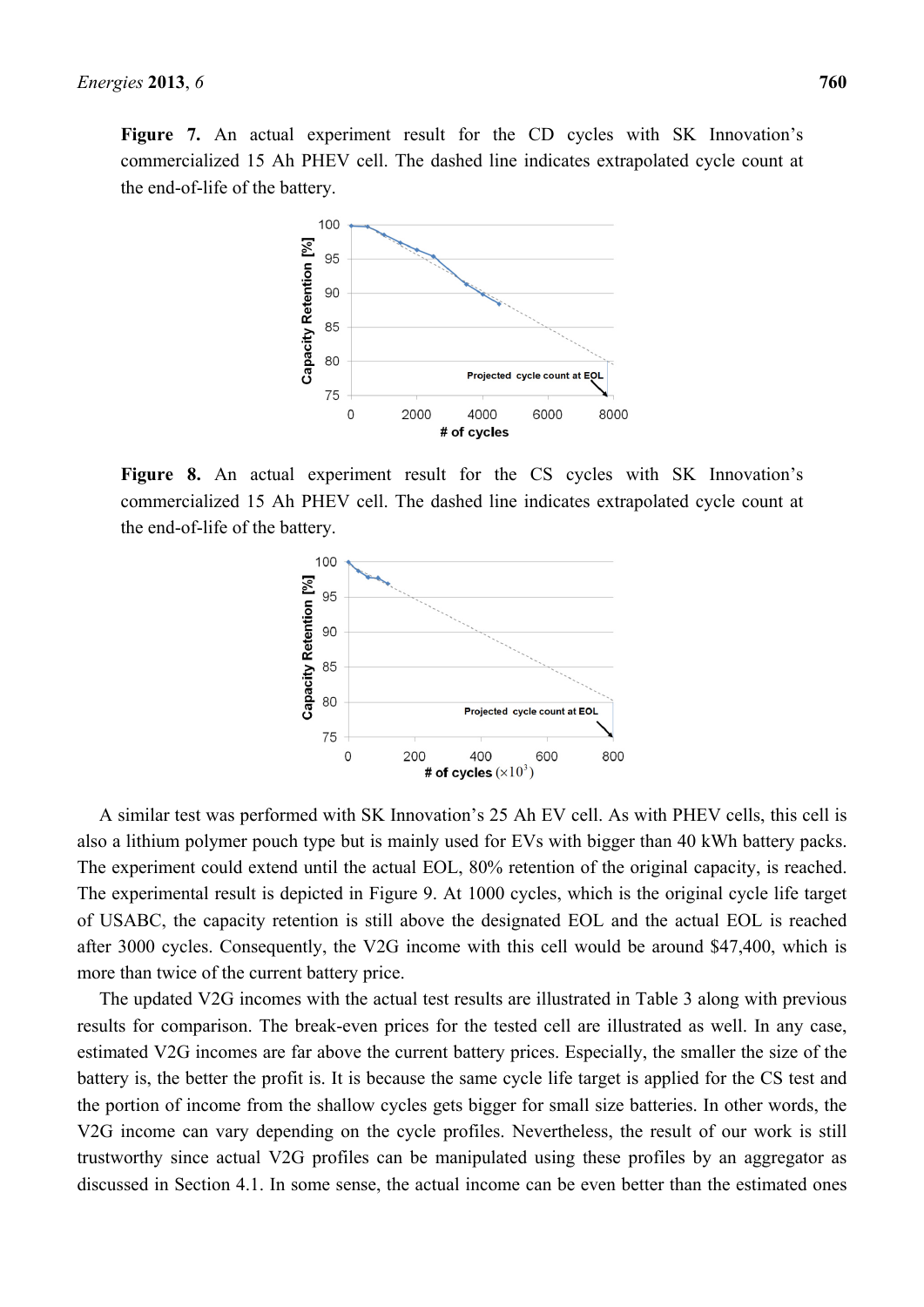since a big portion of the estimated V2G income is based on the deep (full) cycles, which is usually not a case for the frequency regulation.



**Figure 9.** Actual cycle life test result with SK Innovation's commercialized 25 Ah EV cell.

**Table 3.** Updated Income of V2G regulation based on the actual experiment results.

| Title                                                  | Min. PHEV | <b>Max. PHEV</b> | EV                  |
|--------------------------------------------------------|-----------|------------------|---------------------|
| Battery Size (kWh)                                     | 3.4       | 11.6             | 40                  |
| Current Price (\$)                                     | 3400      | 11,600           | 12,000~20,000       |
| Goal Price (\$)                                        | 1,700     | 3400             | $4000 - 6000$       |
| V2G Income (\$) with USABC goals                       | 12,800    | 29,200           | 15,800 <sup>*</sup> |
| V2G Income (\$) with SK's cells                        | 27,000    | 53,400           | 47,400 <sup>*</sup> |
| Break-Even Regulation Price for SK's Battery (\$/kW-h) |           | 87               | 13.8                |
|                                                        |           |                  |                     |

\* The income for EV is only based on the deep cycling.

### **6. Conclusions**

For the first time, the economic feasibility of V2G frequency regulation is investigated considering the battery wear. The assessment method is based on a general performance specification for PHEV and EV batteries to generalize the result regardless of the battery manufacturer. In addition, the result based on the USABC specifications is further verified through real experiments with commercialized battery cells. Through the general assessment with the USABC goals, the V2G incomes are estimated and compared with current and projected battery prices. The results show that that the V2G regulation can provide sufficient incentives for overcoming the cost of battery wear even under current market situation. In consideration of the characteristic of frequency regulation that the charging and discharging cycle depth would be shallow in most cases, the cycle life of battery will be far more extended together with well-designed aggregators, which makes the V2G service more profitable.

### **Appendix**

### **A1. For Minimum PHEV**

### *A1.1. Charge Sustaining Mode*

Charged energy: 50 Wh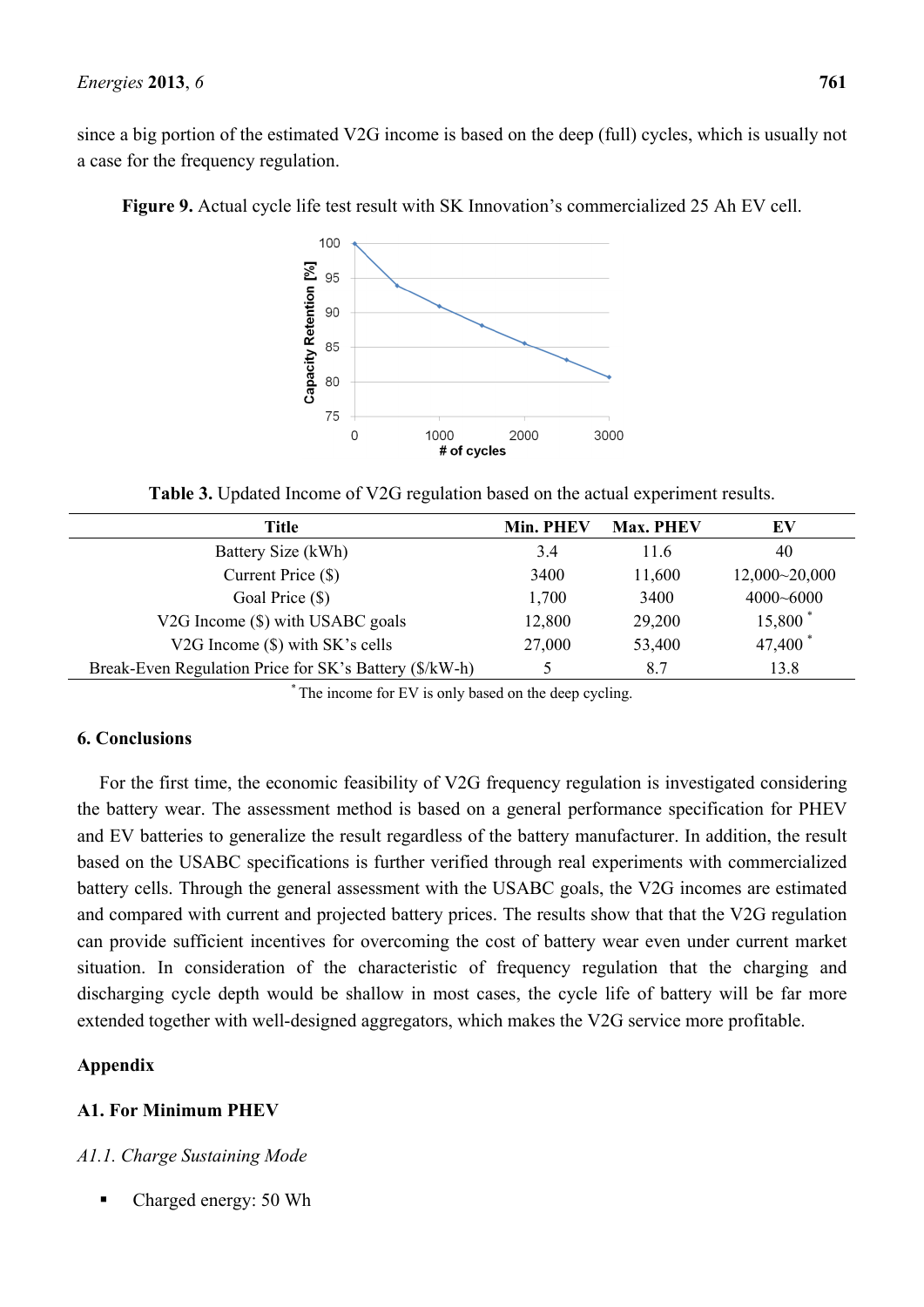- Discharged energy: 50 Wh
- Net energy deviation: 0 Wh
- Single cycle energy (SCE): 100 Wh
- Target cycle count: 300,000
- **Transferrable Energy during the target life cycle:** (50 Wh + 50 Wh)  $\times$  300,000 = 30 MWh

# *A1.2. Charge Depleting Mode*

- Charged energy: 142 Wh
- Discharged energy: 687 Wh
- Net energy deviation: −545 Wh
- **Transferred energy: 829 Wh**
- Repeat count for a single discharge cycle: 5
- Single cycle energy (SCE):  $(829 \text{ Wh} + 545 \text{ Wh}) \times 5 = 6870 \text{ Wh}$
- Target cycle count: 5000
- Transferrable Energy during the target life cycle:  $6870 \text{ Wh} \times 5000 = 34 \text{ MWh}$
- Life cycle energy (LCE):  $30 \text{ MWh} + 34 \text{ MWh} = 64 \text{ MWh}$
- Expected V2G income for minimum PHEV: 64 MWh  $\times$  \$200 = \$12,800

# **A2. For Maximum PHEV**

# *A2.1. Charge Sustaining Mode*

Same as minimum PHEV: 30 MWh

# *A2.2. Charge Depleting Mode*

- Charged energy: 119 Wh
- Discharged energy: 582 Wh
- Net energy deviation: −463 Wh
- **Transferred energy: 701 Wh**
- Repeat count for a single discharge cycle: 20
- Single cycle energy (SCE): (701 Wh + 463 Wh)  $\times$  20 = 23,280 Wh
- Target cycle count: 5000
- **Transferrable Energy during the target life cycle:** 23,280 MWh  $\times$  5000 = 116 MWh
- Life cycle energy (LCE):  $30 \text{ MWh} + 116 \text{ MWh} = 146 \text{ MWh}$
- Expected V2G income for maximum PHEV:  $146$  MWh  $\times$  \$200 = \$29,200

# **A3. For EV (with FUDS)**

- Target pack size specified by USABC: 40 kWh
- Net energy deviation (at 80% DOD): −32 kWh
- Discharging energy/net energy ratio: 123%
- Charging energy/net energy ratio: 23.2%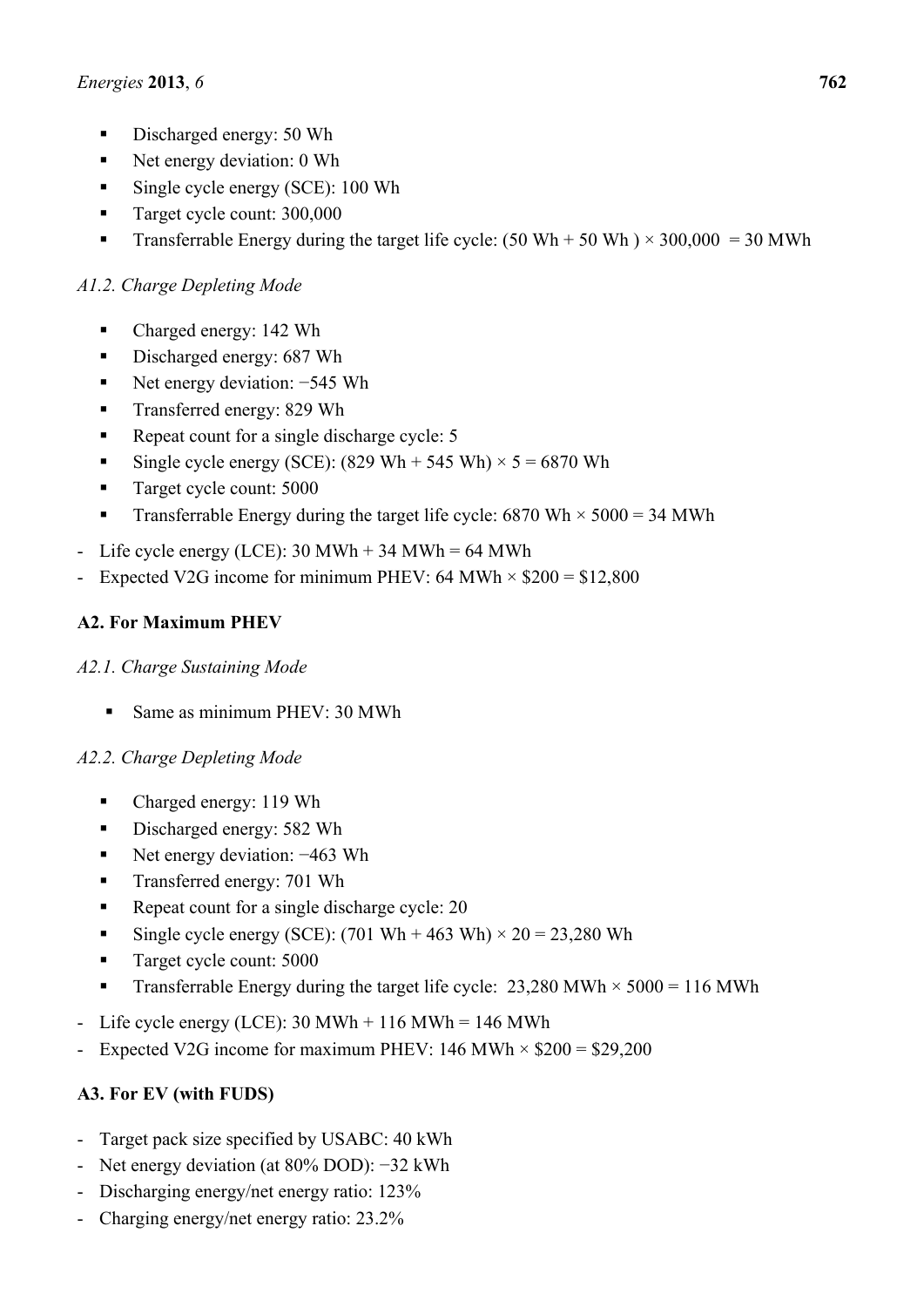- Discharging energy during the pattern:  $40 \text{ kWh} \times 80\% \times 123\% = 39.36 \text{ kWh}$
- Charging energy during the pattern:  $40 \text{ kWh} \times 80\% \times 23.2\% = 7.424 \text{ kWh}$
- Single cycle energy (SCE):  $(39.36 \text{ kWh} + 7.424 \text{ kWh} + 32 \text{ kWh}) = 79 \text{ kWh}$
- Target cycle count: 1000
- Life cycle energy (LCE):  $79$  kWh  $\times$  1000 = 79 MWh
- Expected V2G income for EV: 79 MWh  $\times$  \$200 = \$15,800

### *A3.1. SK Innovation's 15 Ah cell for PHEV*

- Projected CS cycle count:  $800,000 = 2.7$  times of the target CS cycle count
- Projected CD cycle count:  $8000 = 1.6$  times of the target CD cycle count
- Life cycle energy (LCE) for minimum PHEV: 30 MWh  $\times$  2.7 + 34 MWh  $\times$  1.6 = 135 MWh
- Life cycle energy (LCE) for maximum PHEV: 30 MWh  $\times$  2.7 + 116 MWh  $\times$  1.6 = 267 MWh
- Expected V2G income for minimum PHEV: 135 MWh  $\times$  \$200 = \$27,000
- Expected V2G income for maximum PHEV:  $267$  MWh  $\times$  \$200 = \$53,400

### *A3.2. SK Innovation's 25 Ah cell for EV*

- Cycle count at EOL:  $3000 = 3$  times of the target EV cycle count
- Life cycle energy (LCE) for EV (40 kWh): 79 MWh  $\times$  3 = 237 MWh
- Expected V2G income for EV: 237 MWh  $\times$  \$200 = \$47,400

### **References**

- 1. Kempton, W.; Letendre, S.E. Electric vehicles as a new power source for electric utilities. *Transp. Res. D* **1997**, *2*, 157–175.
- 2. Kempton, W.; Tomic, J. Vehicle-to-grid power fundamentals: Calculating capacity and net revenue. *J. Power Sources* **2005**, *144*, 268–279.
- 3. Kempton, W.; Kubo, T. Electric-drive vehicles for peak power in Japan. *Energy Policy* **2000**, *28*, 9–18.
- 4. Tomic, J.; Kempton, W. Using fleets of electric-drive vehicles forgrid support. *J. Power Sources* **2007**, *168*, 459–468.
- 5. Gage, T.B. *Development and Evaluation of a Plug-in HEV with Vehicle-to-Grid Power Flow*; Technical Report for AC Propulsion Inc.: San Dimas, CA, USA, 2003.
- 6. Kempton, W.; Udo, V.; Huber, K.; Komara, K.; Letendre, S.; Baker, S.; Brunner, D.; Pearre, N.; *A Test of Vehicle-to-Grid (V2G) for Energy Storage and Frequency Regulation in the PJM System*; Results from an Industry-University Research Partnership; University of Delaware: Newark, DE, USA; and Pepco Holdings Inc.: Washington, DC, USA; and PJM Interconnect: Norristown, PA, USA; Green Mountain College: Poultney, VT, USA, 2008. Available online: http://www.udel.edu/V2G/resources/test-v2g-in-pjm-jan09.pdf (accessed on 31 January 2013).
- 7. Petersona, S.; Whitacrea, J.; Apt, J. The economics of using plug-in hybrid electric vehicle battery packs for gridstorage. *J. Power Sources* **2010**, *195*, 2377–2384.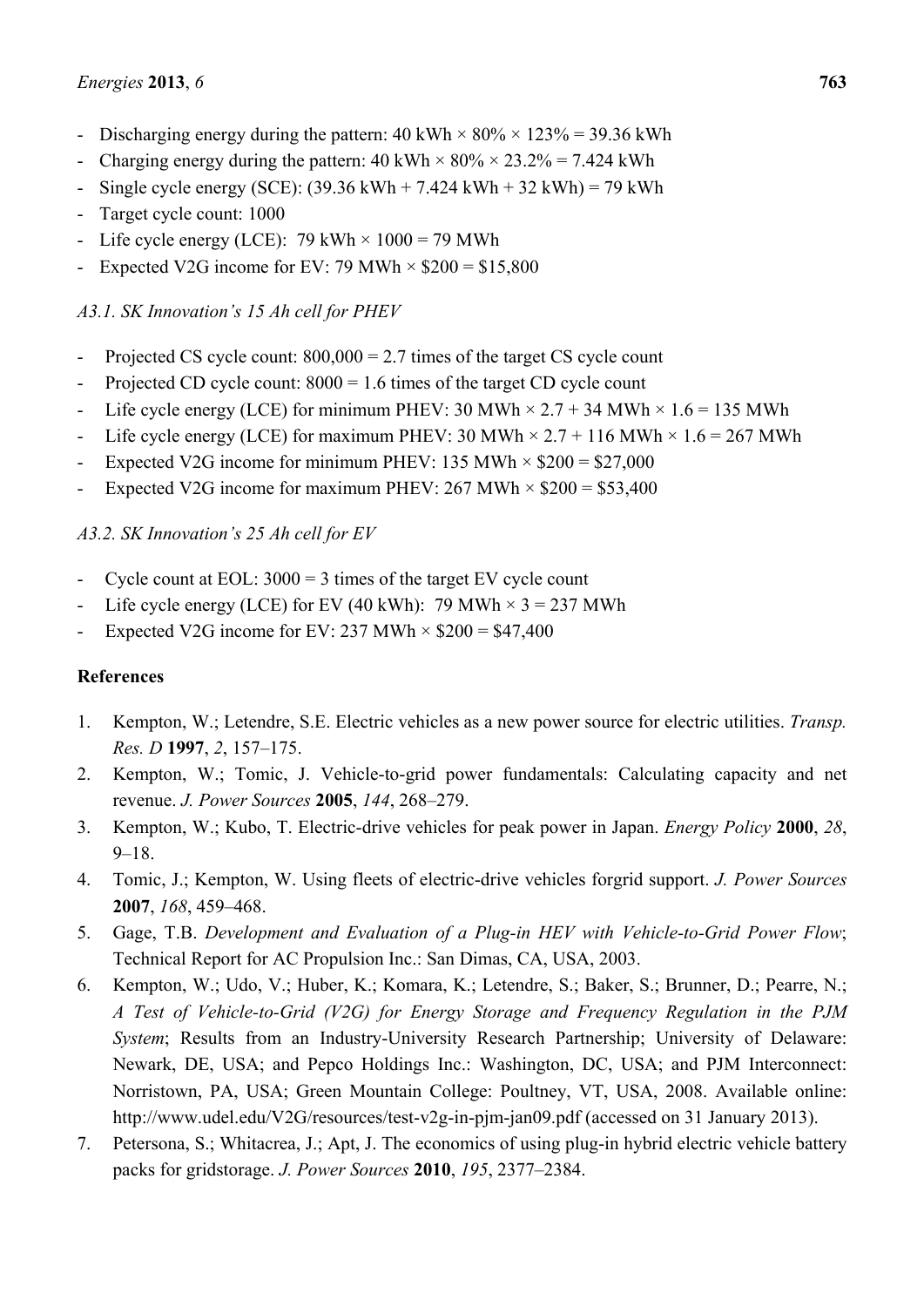- 8. Petersona, S.; Apt, J.; Whitacrea, J. Lithium-ion battery cell degradation resulting from realistic vehicle andvehicle-to-grid utilization. *J. Power Sources* **2010**, *195*, 2385–2392.
- 9. Zhou, C.; Qian, K.; Zhou, W. Modeling of the cost of EV battery wear due to V2G application in power systems. *IEEE Trans. Power Syst.* **2011**, *26*, 1041–1050.
- 10. Electric Vehicles Participating in the PJM Ancillary Services Market. Available online: http://www.pjm.com/about-pjm/exploring-tomorrows-grid/phev/evp-ancillary-serv-market.aspx (accessed on 20 December 2012).
- 11. Hawkins, D. Power storage R&D—What do the next five years look like? In *Proceedings of 2nd Annual Power Storage Conference*, Houston, TX, USA, 8 February 2010.
- 12. Cost Development Guideline from PJM. Available online: http://www.pjm.com/~/media/ committees-groups/subcommittees/cds/20120409/20120409-item-06b-m15-unit-types-not-in-m15 solar-batteries-flywheels.ashx (accessed on 20 December 2012).
- 13. PJM Regulation Zone Preliminary Billing Data. Available online: http://www.pjm.com/marketsand-operations/market-settlements/preliminary-billing-reports/pjm-reg-data.aspx (accessed on 20 December 2012).
- 14. Han, S.; Han, S.H.; Sezaki, K. Development of an optimal Vehicle-to-Grid aggregator for frequency regulation. *IEEE Trans. Smart Grid* **2010**, *1*, 65–72.
- 15. PJM Regulation Make Whole Percentages-2010. Available online: http://www.pjm.com/~/media/ markets-ops/ancillary/regulation-make-whole-mw.ashx (accessed on 20 December 2012).
- 16. Marano, V.; Onori, S.; Guezennec, Y.; Rizzoni, G.; Madella, N. Lithium-ion batteries life estimation for plug-in hybrid electric vehicles. In *Proceedings of IEEE Vehicle and Propulsion Conference*, Dearborn, MI, USA, 7–10 September 2009; pp. 536–543.
- 17. Drouilhet, S.; Johnson, B.L. A battery life prediction method for hybrid power application. Presented at *35th AIAA Aerospace Sciences Meeting Exhibit*, Reno, NV, USA, 6–9 January 1997.
- 18. Bashash, S.; Moura, S.J.; Forman, J.C.; Fathy, H.K. Plug-in hybrid electric vehicle charge pattern optimization for energy cost and battery longevity. *J. Power Sources* **2011**, *196*, 541–549.
- 19. USABC Requirements of End of Life Energy Storage Systems for PHEVs. Available online: http://batt.lbl.gov/files/USABC-Goals-for-PHEVs-EVs-2-pg.pdf (accessed on 31 January 2013).
- 20. Idaho National Laboratory. *Battery Test Manual for Plug-in Hybrid Electric Vehicles*; U.S. Department of Energy: Washington, DC, USA, 2010. Available online: http://www.uscar.org/ commands/files\_download.php?files\_id=168 (accessed on 31 January 2013).
- 21. Kruse, R.; Huls, T. *Development of the Federal Urban Driving Schedule*; SAE Technical Paper 730553; SAE International: Warrendale, PA, USA; DOI: 10.4271/730553.
- 22. Anderman, M. Electric, plug-in, and hybrid vehicles: Demonstration, niche markets, and mass markets. In *Proceedings of 9th International Advanced Automotive Battery & EC Capacitor Conference*, Long Beach, CA, USA, 10–12 June 2009.
- 23. EV Batteries Plummet in Price: Down to \$400 per kWh. Available online: http://www.greentechmedia.com/articles/read/ev-batteries-dropping-rapidly-in-price (accessed on 20 December 2012).
- 24. Miller, T. Lithium, lithium everywhere, but who can make it economical? In *Proceedings of 9th International Advanced Automotive Battery & EC Capacitor Conference*, Long Beach, CA, USA, 10–12 June 2009.